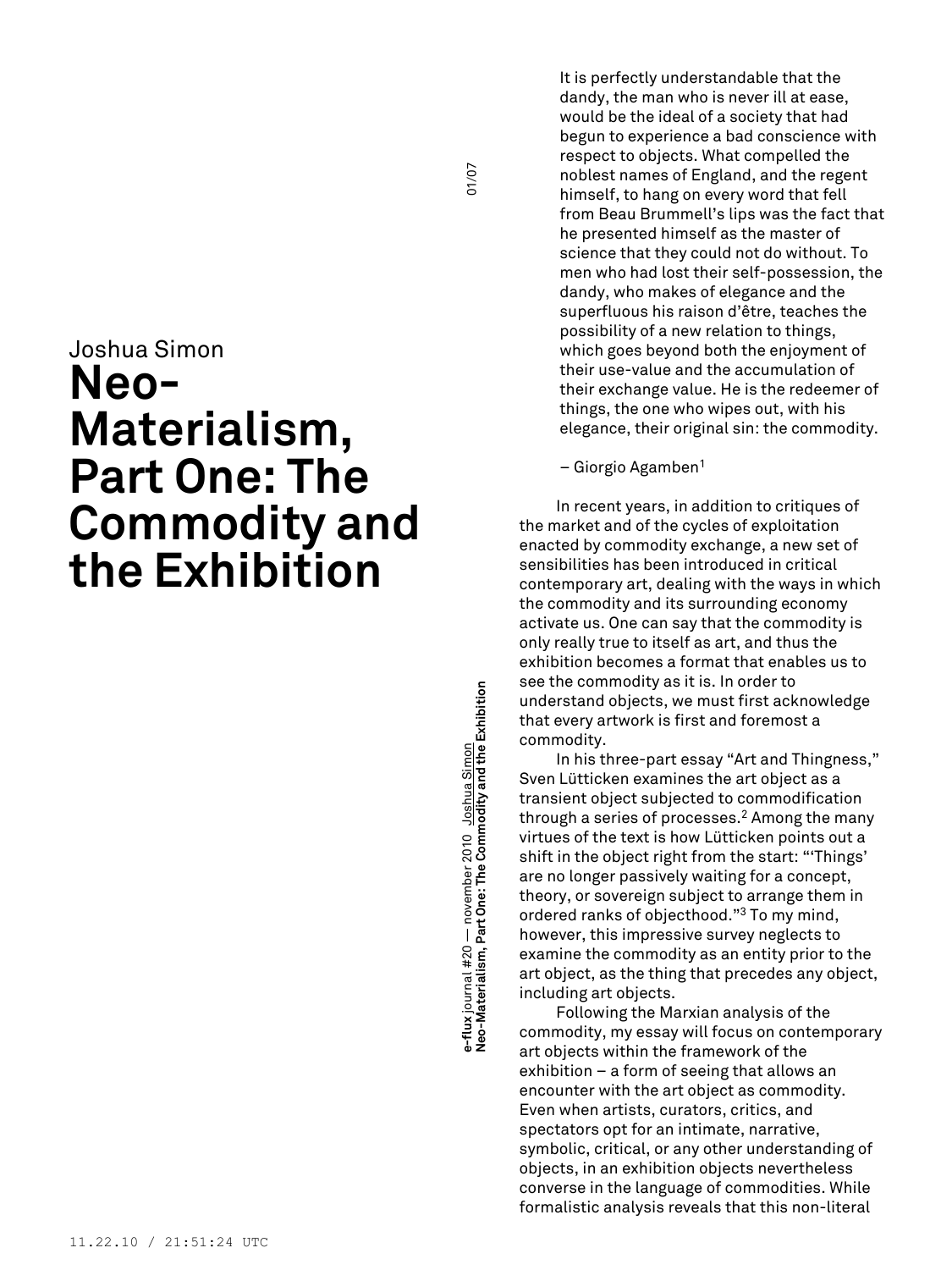language involves materials, colors, shapes, scale, and composition, what is it exactly that the objects say?

In the section of *Capital* titled "The Fetishism of Commodities and the Secret Thereof," Marx demonstrates that the commodity is a materialization of our social relations:

02/07 **modity and the Exhibition** 02/07

**e-flux** journal #20 — november 2010 Joshua Simon

e-flux journal #20 — november 2010 <u>Joshua Simon</u><br>Neo-Materialism, Part One: The Commodity and the Exhibition

**Neo-Materialism, Part One: The Com**

A commodity appears, at first sight, a very trivial thing, and easily understood. Its analysis shows that it is, in reality, a very queer thing, abounding in metaphysical subtleties and theological niceties. So far as it is a value in use, there is nothing mysterious about it, whether we consider it from the point of view that by its properties it is capable of satisfying human wants, or from the point that those properties are the product of human labor. It is as clear as noon-day that man, by his industry, changes the forms of the materials furnished by Nature, in such a way as to make them useful to him. The form of wood, for instance, is altered, by making a table out of it. Yet, for all that, the table continues to be that common, every-day thing, wood. But, so soon as it steps forth as a commodity, it is changed into something transcendent. It not only stands with its feet on the ground, but, in relation to all other commodities, it stands on its head, and evolves out of its wooden brain grotesque ideas, far more wonderful than "table-turning" ever was. 4

According to Marx, the commodity is comprised of two values: use value and exchange value. But there is a third, intrinsic value that stems from exchange value, and it is here that the total and unconditional interdependency between commodities is found. The commodity is the thing that always feels at home. Whereas man suffers from a folkloristic and identitydependent conception of foreignness, acquaintance, history, tradition, and alienation, and plants and animals have difficulty acclimatizing, the commodity is a mode of being that is free of all these. It is first and foremost a presence.

# **Their World, Not Ours**

Maybe the time when we will be able to discuss this civilization of private property in the past tense is just around the corner, but for now it is still present in all its extremes. Private property remains the cornerstone of an all-encompassing liberal concept of our civilization, and it is the key to understanding our relations with each other and with objects, as well as between objects. It is a conceptual framework based on

negation, on exclusion – something can be mine only if it excludes others who might otherwise own it. Yet the logic of ownership that has guided our understanding of the world of things no longer answers to the challenge. Most commodities live longer than their creators and consumers alike – for even a simple plastic bag will outlive us all many, many times over. As commodities ourselves, even our bodily organs can outlive us. Therefore, as all objects that enter into this world are commodities, we must realize that this is not our world, but rather theirs. We dwell in the world of commodities.

In Michael Bay's blockbuster film *Transformers* (2007), beings from another planet fight for control of Earth. As the mythology in the film has it, these beings arrived on Earth in search of a new planet to settle; upon arrival, considering how to properly disguise themselves, the aliens concluded that cars and weapons comprised the main forms of existence on the planet, and they proceeded to assume those forms. While on one level this can be taken as a mere fiction, the number of cars in the world now approaches two billion, and countries such as Germany produce more cars in a year than newborn babies. Can anyone blame the Transformers for seeing Earth as a planet of cars, and not of humans?

Guy Ben-Ner's video *Stealing Beauty* (2008), shot without permission in IKEA stores across the world, focuses on private property's relation to the family. In the video, Ben-Ner, his wife, and his two children inhabit IKEA's various domestic settings as if they were in their own home. While shoppers pass through the frame, a series of domestic scenarios play out. The son is caught stealing in school and the father (who masturbates compulsively) offers the son a lesson in moral conduct by explaining the concepts of private property, family, and value. While Ben-Ner's son washes dishes in a display sink with invisible (but audible) water, his daughter reads from Friedrich Engels' *The Origin of the Family, Private Property, and the State*:

> So, the original meaning of the word family, first coined in Ancient Rome, did not have the sentimental and domestic meaning we attach to it today. For the Romans the word "family" did not even refer to the married pair and their children, but to the slaves. "Famulus" means a domestic slave. "Familia" means the total number of slaves belonging to one man. This was the new Roman social organism whose head, the father, ruled over wife, kids, and slaves. And thus, transition into full private property was accomplished parallel with transition to monogamy. The single family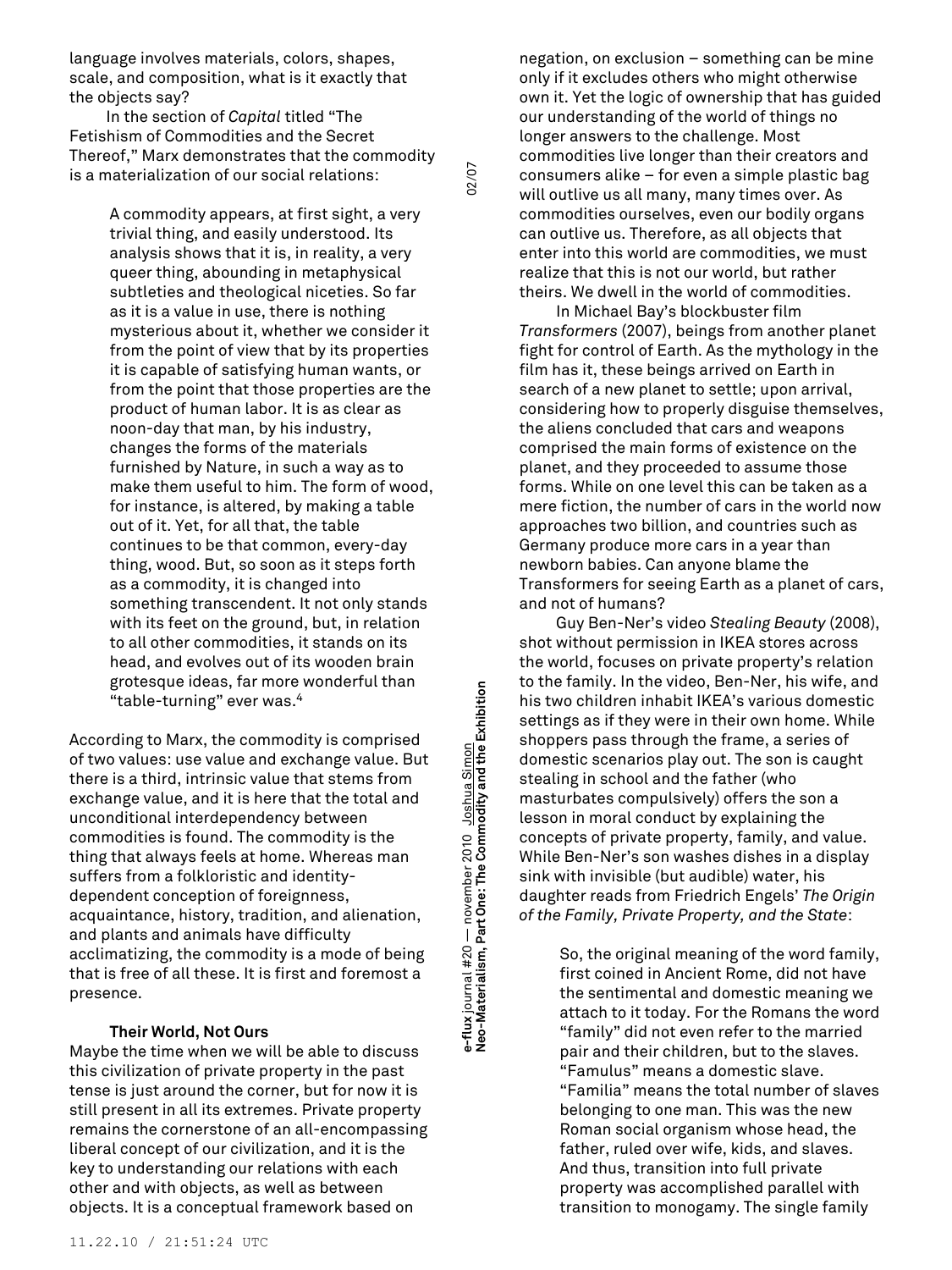became the economic unit of society. Sentimentality and love came only later, to seal the deal.

The liberal view of the tension between commodification and family is not the point, of course. Following Marx and Engels, Ben-Ner sees private property as the very basis of the family. For him, the family feels no aversion to living in an IKEA store; rather, it is already there. Standardized consumption outlets such as IKEA answer to the same ancient logic from which the family originates. Richard Hamilton's sarcastic question, "Just what is it that makes today's homes so different, so appealing?" is answered by Ben-Ner, who states that our homes are not ours to begin with – we inhabit the world of another. IKEA's objects do not furnish our world, we dwell in theirs.

Guy Ben-Ner's interest in objects and their function has appeared and reappeared throughout his work. Video works such as *Berkeley's Island* (1999), *Moby Dick* (2000), *Household* (2001), *Elia* (2003), *Treehouse Kit* (2005), *I'd Give It To You But I Borrowed It* (2007) include, among other things, a kitchen that becomes the deck of a ship and a desert island, a fridge that becomes a book, a crib that

transforms into a prison, a table that changes into a chair, a man that becomes an ostrich, objects that become a bicycle, IKEA furniture that turns into a tree. These are turns from the linguistic to the economic that require a change in the position of the subject: it is no longer humans that conduct things; rather, humans are conducted within them. *Stealing Beauty* ends with the two children addressing the camera directly with the following speech:

> Children of the world, unite. Release the future from the shackles of the past. My peers, it is our time to steal. Not in order to gain property but in order to lose respect for it. Property is like a ghost. You cannot possess it without being possessed by it. Steal and let others steal. Let property move freely from place to place so it will not haunt your home. Steal from the local supermarket. Steal from the city! Steal from the state! Steal from your parents! And above all, don't accept inheritance – steal it. Rob your parents and rid yourself of promises you will have to keep. Children of the world, unite. Release the future from the shackles of the past.



03/07

Guy Ben-Ner, *Stealing Beauty*, 2007. Screen capture single channel video, color with sound, dvd 17' 40'', courtesy of Postmasters gallery, New York.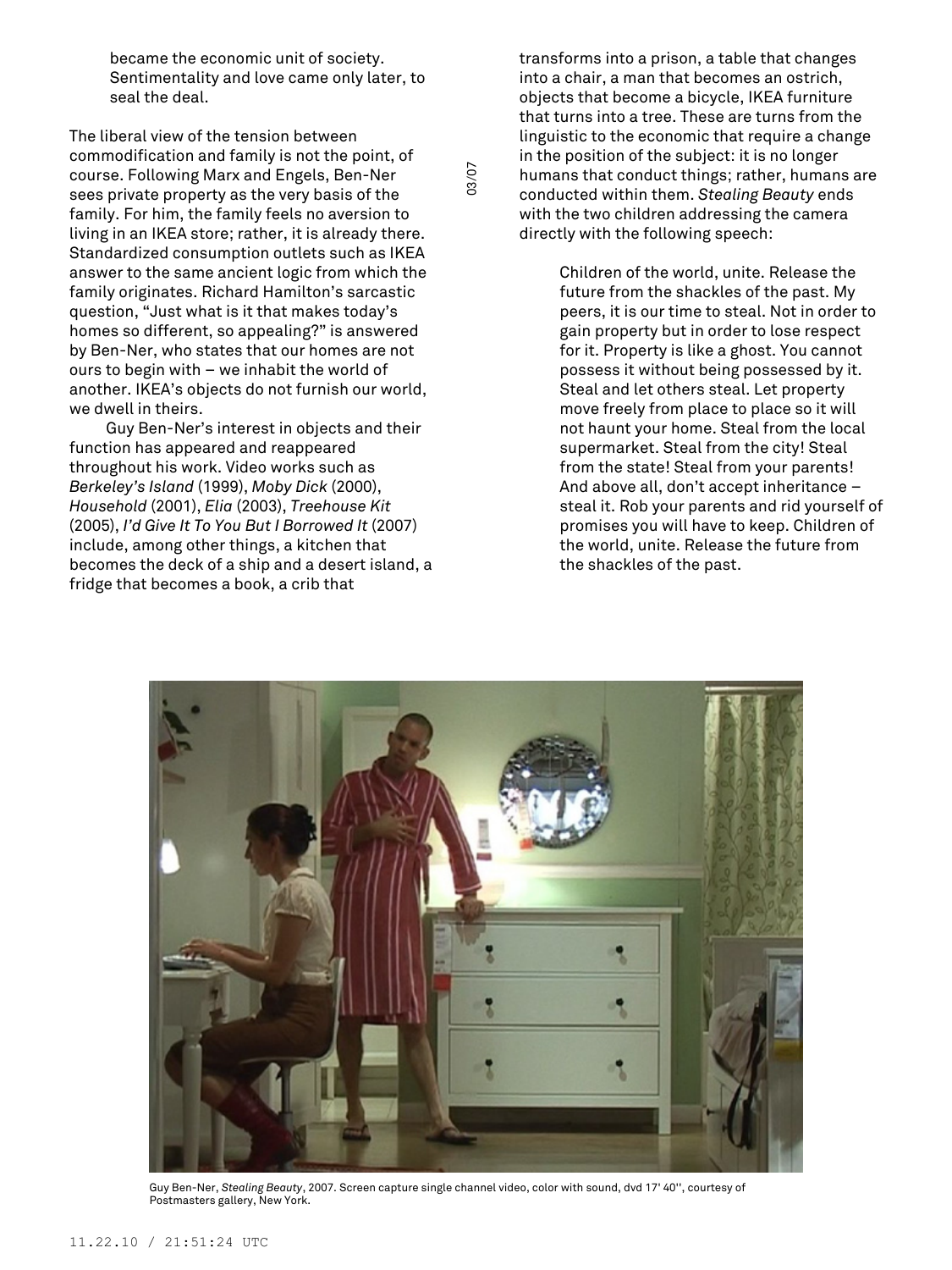Private property is the basic category of civilization, and it is through inheritance that private property is passed on, thus creating its own history of civilization. Freedom from property and inheritance can free us from this history and present the prospect of a new civilization, with the relation to, and between, objects remaining a primary anchor. For the purposes of tracing our understanding of objects today, however, it is important to understand the category of private property to be an insufficient one.



Patek Philippe ad.

A well-known advertisement by luxury wristwatch–maker Patek Philippe seems to suggest a way into the paradox of ownership and inheritance by identifying the explicit tension between the existence of the object and the ownership of it:

> You never actually own a Patek Philippe. You merely look after it for the next generation. 5

By consecrating inheritance, the advertisement asserts that nothing can be owned – only looked after. Not only can we no longer believe in the myth of ownership, but we also require a new ethics for using objects – for taking care, looking after, and watching over them.

04/07

If we examine historical events in relation to the commodity, they can reveal an alternate history. For example, we find that the French Revolution, as a revolutionary demand for private property to answer the bourgeois call *Laissez passer! Laissez faire!*, was also a demand for the free passage of commodities through trade. In the spirit of the *Declaration of the Rights of Man and of the Citizen* (1789), in which private property is a sanctified right (according to article XVII in the declaration), commodities blow with the wind, and every place is their home. <sup>6</sup> And unlike people, commodities such as cars, trains, and airplanes are allowed smoother, and quicker, passage.

Another example can be found in the European Union, which we usually regard as dating back to the European Economic Community. But if we look again at the events during and following World War II, we find that, contrary to the common belief that the unification of Europe started with the Treaties of Rome in 1957 – signed by the leaders of France, West Germany, Italy, Belgium, The Netherlands, and Luxembourg as a result of the scars of World War II – the union was born, from the perspective of the commodity, in the Vichy government's collaboration with the Nazis in June 1940, when France and Germany worked together for the first time after generations of hostility. Customs regulations were softened, since part of France was occupied by the Nazis and another part was collaborating with them. With the termination of World War II, the relationship simply continued. Thus the commodity teaches us history – the provocative truth it tells us is that the European Union is also a continuation of the collaboration between the Nazis and the Fascists. And insofar as people now have free passage, they are sentenced to be led only as commodities: right of passage is given to them either as members of a workforce or as tourists. The familiar question "business or pleasure?" comes to stand for the limited categories through which movement in the world is allowed.

Everything that comes into this world does so as a commodity. The world belongs to the commodity, not to us. And today it would be hard to deny that we have more intimate relations with commodities than we do with each other. On a social level, the commodity can be considered part of a networked economy of exploitation: from design and creation, through marketing and distribution, to consumption and waste. According to Marxian tradition, the fetishism of commodities empties them of meaning, hiding the real social relations invested in them through human labor. This allows the imaginary, ideological, and symbolic social relations to be,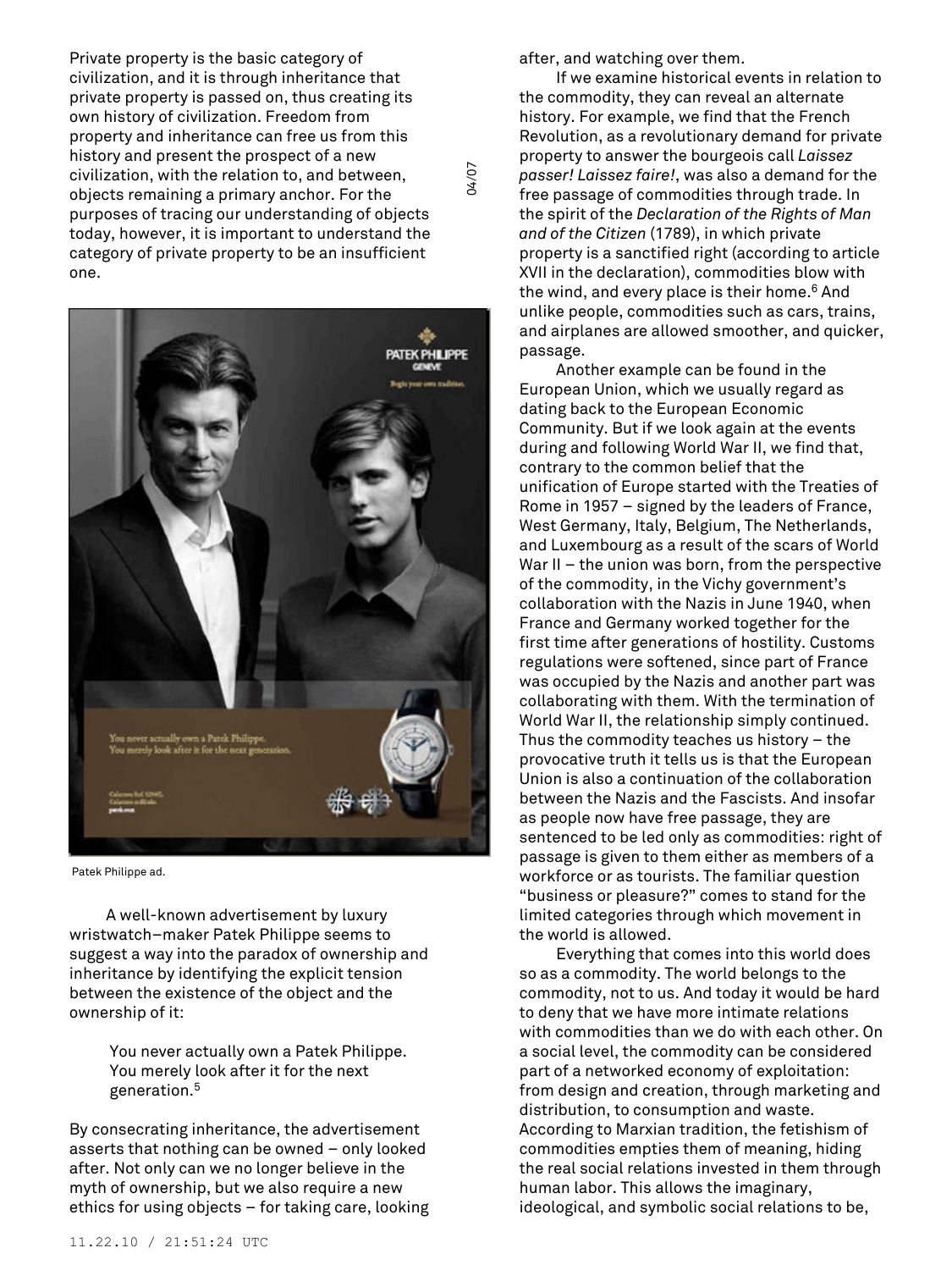in Sut Jhally's terms, "injected into the construction of meaning." <sup>7</sup> Jhally maps the new meanings advertising produces through commodity fetishism in four successive religious stages: 1) utility/idolatry, in which commodities are freed from being merely utilitarian things; 2) symbolization/iconology, in which commodities serve as abstract representations of social values; 3) personification/narcissism, in which they are intimately connected with the world of interpersonal relations; and 4) lifestyle/totemism, in which the first three stages merge to define the group under a singular lifestyle. 8

Money is the ultimate representational system of value in this civilization. Marx has demonstrated that it is through the objective symbol of money value that commodity fetishism conceals labor, and thus social relations. In spite of the fact that the producer's labor is the source of the commodities' value, within the context of the market the producer thinks of the fruit of his or her own labor as a consumer would – as objects to be bought and sold. In this way, the commodity echoes the workers' silence. As David Harvey puts it, "capital is not a thing, but rather a process in which money is perpetually sent in search of more money." <sup>9</sup> As an object, then, the commodity materializes labor as capital – operating as both thing and process. The universality of money becomes easily exchanged for the particularity of the commodity. But when the commodity's particularity must be converted into the universality of money, things become much more problematic. <sup>10</sup> Interestingly enough, the commodity actually loses its money value at the moment of payment – as soon as the commodity is purchased, it is on its way to becoming waste.

According to Marx, the commodity must have human labor invested in it. But although it is the result – and the reflection – of social relations, the commodity, be it goods or services, fetishizes itself through the equivalence of money value, presenting itself as a relation between objects – kicking men out of the equation, so to speak. But in a consumer economy in which cause and effect can no longer be traced – for example, when there are more commodities than human beings – we can no longer believe that commodities are mere materializations of our social relations. While they may still be this, they also have a social life of their own that has included us in it. <sup>11</sup> Marx's quote above seems to suggest that *we* are actually a materialization of *their* relations. Consider our bodies – blood sugar levels, kidney stones, cholesterol levels, or cancerous pollution. In our relations with commodities, we no longer have the ability to decide between

**modity and the Exhibition** 05/07 e-flux journal #20 — november 2010 <u>Joshua Simon</u><br>Neo-Materialism, Part One: The Commodity and the Exhibition **e-flux** journal #20 — november 2010 Joshua Simon **Neo-Materialism, Part One: The Com**

05/07

production or consumption, improvisation or function, profit or loss. It is in this way that, as part of the social relations that materialize within it, the commodity gains a life of its own  $$ beyond even the means of its invention: design, manufacturing, production, marketing, shipment, disposal, and evacuation.

# **The Exhibition**

In his seminal 1967 essay "Art and Objecthood," Michael Fried recognized the Minimalist ("literalist," according to Fried) object's tendency towards anthropomorphism. It is an art object that aspires to be a subject associated with the viewer's space, that has a presence equal to that of man in the space:

> literalist art stakes everything on shape as a given property of objects, if not indeed as a kind of object in its own right. It aspires not to defeat or suspend its own objecthood, but on the contrary to discover and project objecthood as such. 12

Paradoxically, it is the critical tools used by formalists (and those leaning towards mysticism in all things) that allow for an entry point into the language of things. It is taken for granted that art objects speak – with us and amongst themselves. Neo-materialist formal languages center on questions of material, shape, volume, scale, composition, and authorship only through the commodity character of objects. But at the end of the day, literalist/minimalist attempts maintain the logic of cause and effect, the duality of object and subject. They tell us that the artist created an object aspiring to a presence equal to that of the viewer. Whereas Minimalism is anthropocentric, commodities exist prior to the viewer and to the artist.

Beyond being a narrative and an event, the exhibition is a form of exiting. As soon as you enter an exhibition, you walk through it as if you were on your way out. In this sense, the exhibition and the commodity share an allegorical relation. When we wish to describe what is being exhibited, we usually use the words "object," "piece," "artifact," "thing," "product," and even "commodity." One's preference depends on the discourse to which the description belongs. "Object" is used commonly in contemporary art, as it is regarded as intrinsically constitutive of subjects. "Object" is an interesting word, for in Hebrew it means "will" (*chefetz* – similar to "having an objective" in English). "Piece" is also common in this context, as it introduces a maker, a master of that piece, suggesting the thing to be passive and transparent, a mere projection of its maker's intention. "Thing" is used mainly in relation to a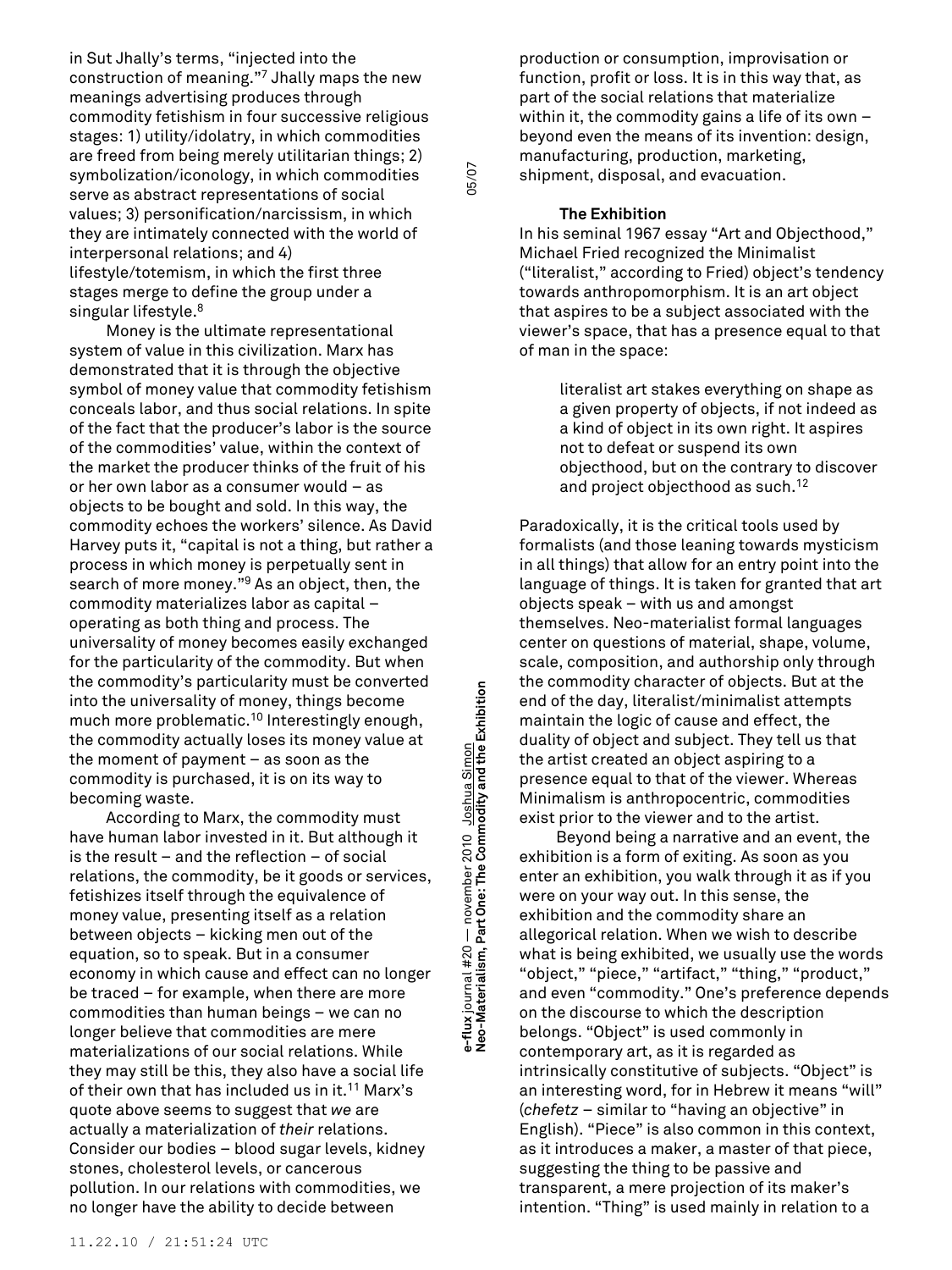mute presence that calls for contextualization. "Product" refers to a process of creation, bringing with it an impression of finality, a *fait accompli*. And "artifact" relates to an outcome or a residue. "Commodity" is used primarily in the context of a critique of the market, but I believe that this term should include all of the terms mentioned above. <sup>13</sup> In a world where everything is already a commodity, "object" and "thing" are in this respect terms that attempt to cleanse the commodity of the chains of its birth, thus hiding its history and the means by which it appears in the world.

In this prefabricated world, one can claim that all things are commodities: objects, land, air, garbage, debt, action, and so forth. And the double-sided nature of the exhibition can also be understood in terms of the commodity – like the commodity, the exhibition is dependent yet independent, it is social and yet it is indifferent, it is inside us yet it is not of us. <sup>14</sup> Objects in an exhibition are characterized by a suspended duration of being, allowing them an existence beyond use and exchange value. As both a retinal and non-retinal viewing mechanism, the exhibition embodies a much wider aesthetic experience that allows us to view commodities as they are. More than in any other context, commodities are most true to themselves as art.

× *To be continued in "Neo-Materialism, Part Two: The Unreadymade."*

**modity and the Exhibition** 06/07 e-flux journal #20 — november 2010 <u>Joshua Simon</u><br>Neo-Materialism, Part One: The Commodity and the Exhibition **e-flux** journal #20 — november 2010 Joshua Simon **Neo-Materialism, Part One: The Com**

06/07

Joshua Simon is a curator and writer based in Tel Aviv-Jaffa. The three-part essay published on e-flux journal is a section from his upcoming book on Neo-Materialism. Simon is co-founding editor of *Maayan Magazine* and *The New&Bad Art Magazine* and he is the editor of *Maarvon (Western) – New Film Magazine* all based in Tel Aviv-Jaffa. Currently, he is a PhD candidate at the Curatorial/Knowledge program at the Visual Cultures department, Goldsmiths college, University of London. He is the editor of *United States of Israel-Palestine* forthcoming in the *Solution* series by Sternberg Press. Among his poetry projects are *Red: Anthology of Hebrew and Arabic Class Poetry* (May Day 2007), and *Out! Against the Attack on Gaza* (Tel Aviv-Jaffa, Beirut and Cairo, 2008-2009). He is the co-editor of the book of censored exhibition *The Aesthetics of Terror* (Charta Art Books, 2009). Select curatorial projects include: *Sharon* (Tel Aviv 2004), *Blanks* (CCA, Tel Aviv 2005), *The Rear - the first Herzliya Biennial of Contemporary Art* (2007), *Come to Israel, It's Hot and Wet and We Have The Humus!* (Storefront for Art and Architecture, NYC 2008), *Internazionale!* (The Left Bank - Israeli Communist Party Culture Club, 2008) *The Invisible Hand* (Sommer Contemporary Art, 2009). His latest curatorial project *The Unreadymade* opens at FormContent, London UK on December 3rd 2010.